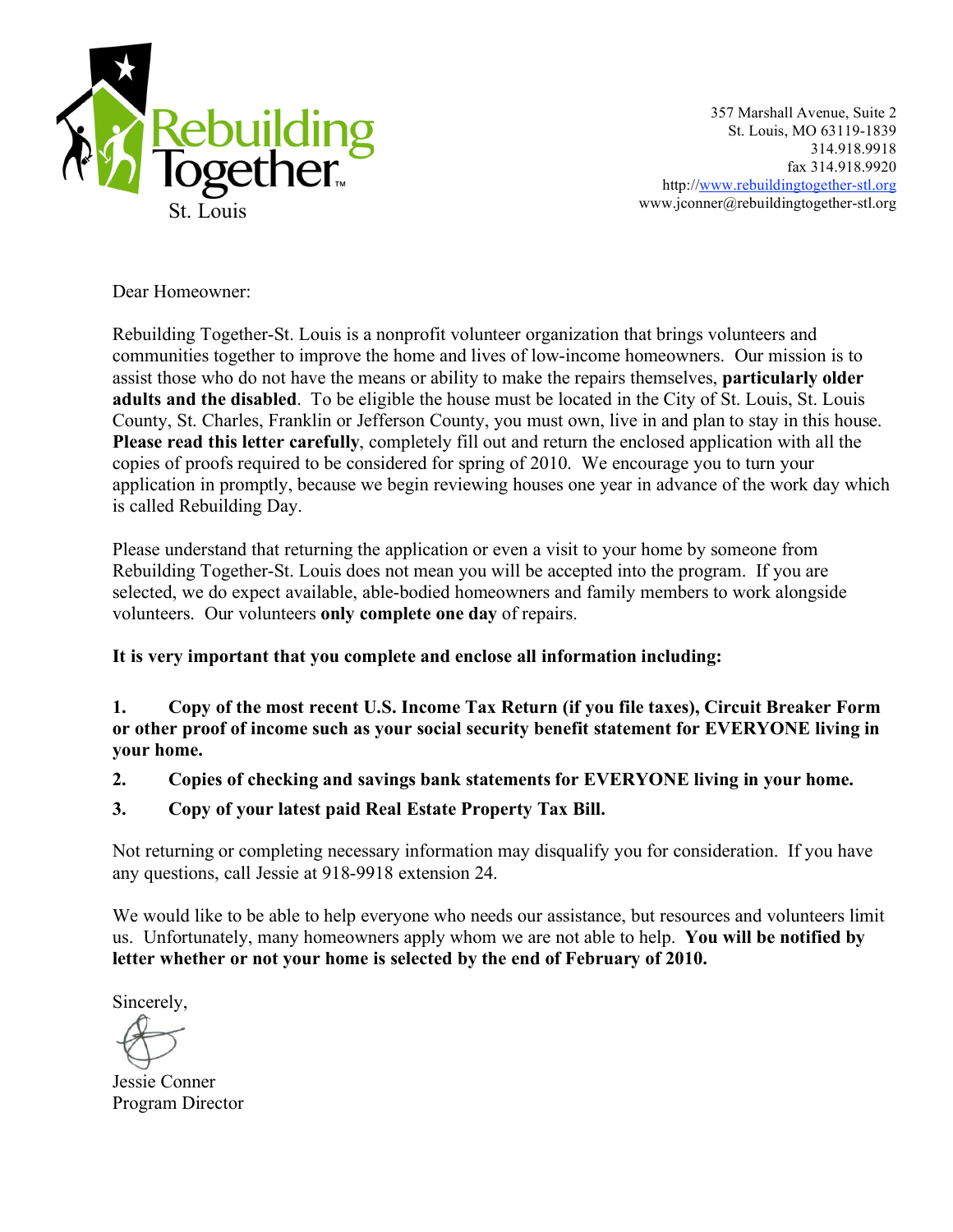**HOMEOWNER APPLICATION 357 Marshall Avenue, Suite 2 \* St. Louis, MO 63119 \* 314.918.9918 \* info@rebuildingtogether-stl.org**<br>St. Louis, 357 Marshall Avenue, Suite 2 \* St. Louis, MO 63119 \* 314.918.9918 \* info@rebuildingtogether-stl.org **REBUILDING TOGETHER ST. LOUIS** St. Louis

*Please Feel Free to Photocopy this Form to Give to Friends, Family, and Neighbors Who Also Need Our Services.*

| Please enclose all financial paperwork detailed in Section B<br>Omission of this paperwork may be cause for denial.<br><b>DEADLINE IS NOVEMBER 1</b> |                                                                     |                                     | For Office Use Only<br>Date Received:<br>Roof Needed:<br>Date Previewed:                              |                                                                                                                     |
|------------------------------------------------------------------------------------------------------------------------------------------------------|---------------------------------------------------------------------|-------------------------------------|-------------------------------------------------------------------------------------------------------|---------------------------------------------------------------------------------------------------------------------|
| <b>Section A</b>                                                                                                                                     | HOMEOWNER INFORMATION                                               |                                     |                                                                                                       | Date Inspected:<br>Program:                                                                                         |
|                                                                                                                                                      | Name of Homeowner(s): (Mrs. Ms. Mr.)                                |                                     |                                                                                                       |                                                                                                                     |
| <b>Contact Person:</b>                                                                                                                               |                                                                     |                                     |                                                                                                       |                                                                                                                     |
| <b>Address:</b>                                                                                                                                      |                                                                     |                                     | <b>Home Phone:</b>                                                                                    |                                                                                                                     |
| <b>Cross Street:</b>                                                                                                                                 |                                                                     |                                     | <b>Work Phone:</b>                                                                                    |                                                                                                                     |
| City:                                                                                                                                                | State:                                                              | Zip:                                | <b>Cell Phone:</b>                                                                                    |                                                                                                                     |
|                                                                                                                                                      | If in County, please list Municipality:                             |                                     |                                                                                                       |                                                                                                                     |
|                                                                                                                                                      |                                                                     |                                     | List <b>EVERYONE</b> Living in the House (Including Homeowner[s]). List Additional on Back:           |                                                                                                                     |
| <b>Name</b>                                                                                                                                          |                                                                     | <b>Relationship to Owner(s) Age</b> |                                                                                                       | <b>Disability (If Any)</b>                                                                                          |
|                                                                                                                                                      |                                                                     | <b>SELF</b>                         |                                                                                                       |                                                                                                                     |
|                                                                                                                                                      |                                                                     |                                     |                                                                                                       |                                                                                                                     |
|                                                                                                                                                      |                                                                     |                                     |                                                                                                       |                                                                                                                     |
|                                                                                                                                                      |                                                                     |                                     |                                                                                                       |                                                                                                                     |
|                                                                                                                                                      |                                                                     |                                     |                                                                                                       |                                                                                                                     |
| $\Box$ Caucasian                                                                                                                                     | <b>Please Check All Ethnicities that Apply to Your Family:</b>      |                                     | $\Box$ African-American $\Box$ Hispanic $\Box$ Native-American                                        | $\Box$ Other<br>$\Box$ Asian                                                                                        |
|                                                                                                                                                      |                                                                     |                                     | <b>Amount of House Payment: \$</b>                                                                    |                                                                                                                     |
|                                                                                                                                                      |                                                                     |                                     | Have you applied to Rebuilding Together or Christmas in April before?                                 | $\Box$ No<br>$\Box$ Yes                                                                                             |
|                                                                                                                                                      |                                                                     |                                     | Has your house been repaired by Rebuilding Together or Christmas in April before?<br>$\Box$ No<br>Yes | If "yes," what year?                                                                                                |
|                                                                                                                                                      | Social Worker $\Box$ Program $\Box$ Friend/Relative $\Box$ Neighbor |                                     | $\Box$ Other                                                                                          | <b>How did you hear about this program?</b> $\Box$ Alderperson $\Box$ Flyer $\Box$ TV $\Box$ Radio $\Box$ Newspaper |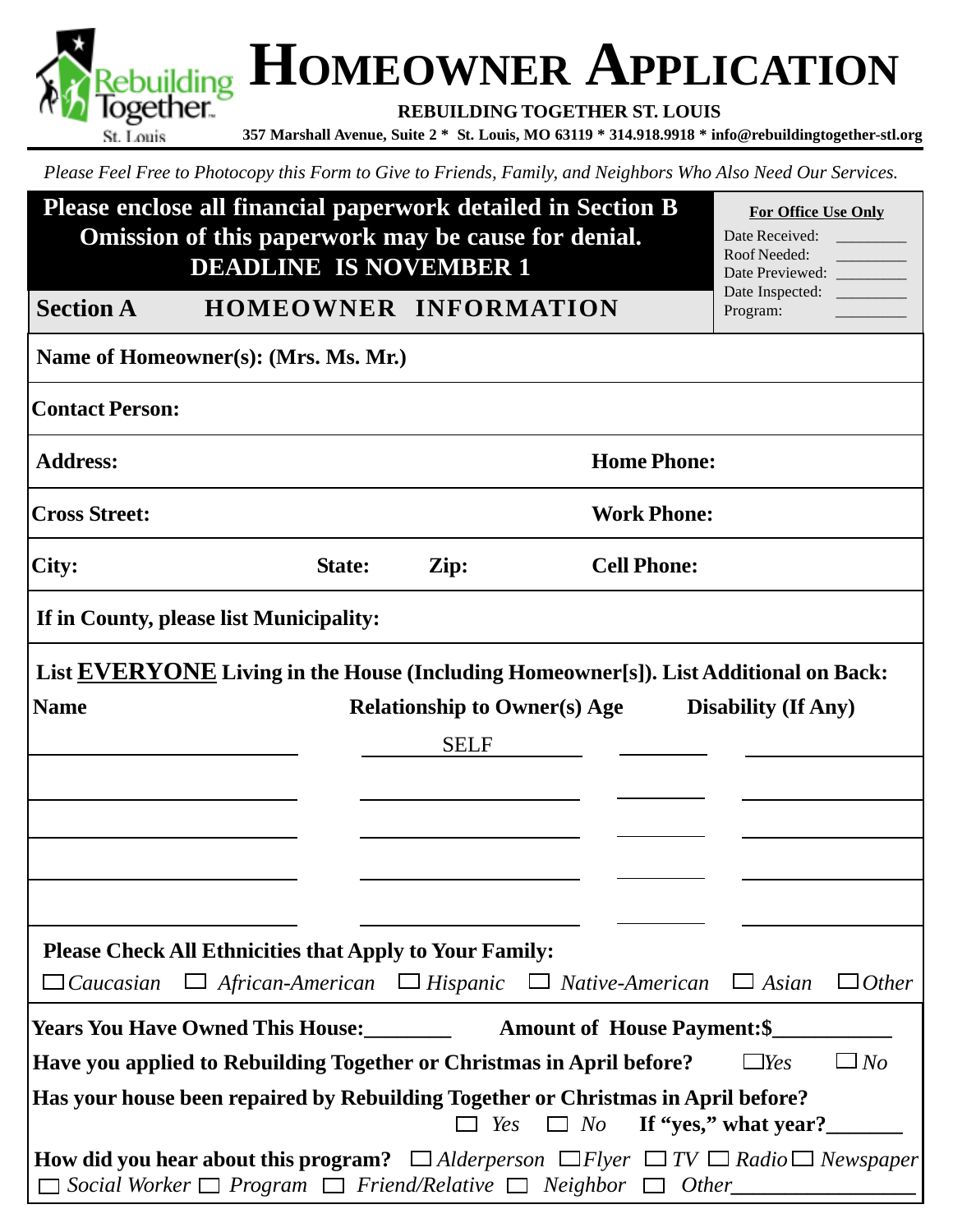# **Section B** FINANCIAL INFORMATION

# **TO BE CONSIDERED FOR OUR PROGRAM, YOU MUST PROVIDE COPIES OF ALL DOCUMENTS LISTED BELOW THAT APPLY TO YOU!**

#### **1.) PROOF OF INCOME FOR EVERYONE LIVING IN THE HOME**

This includes last year's U.S. Individual Income Tax Form 1040, and **MOST RECENT** statements from Form 1099 Social Security Benefits, Pension, SSI, Circuit Breaker Form, Welfare Determination Letter, Veteran's Benefits, TANF Benefits, Employment Payroll Stubs, Unemployment Benefits, Food Stamp Benefits, Interest/Dividends or any other benefits/income someone in the home is receiving.

#### **2.) MOST RECENT ASSETS OF EVERYONE LIVING IN HOME**

Assets include copies of Checking/Savings Accounts, Certificates of Deposit, Mutual Funds and Stocks.

### **3.) COPY OF YOUR LATEST PAID REAL ESTATE TAXES**

# **List TOTAL MONTHLY amount BEFORE DEDUCTIONS of All Household Members.**

| <b>NAME</b>                                                                                                                                                                                                                         |                   |          |    |
|-------------------------------------------------------------------------------------------------------------------------------------------------------------------------------------------------------------------------------------|-------------------|----------|----|
| <b>Wages/Employment</b>                                                                                                                                                                                                             | \$                | \$<br>\$ | \$ |
| <b>Social Security</b>                                                                                                                                                                                                              | \$                | \$<br>\$ | \$ |
| <b>SSI</b>                                                                                                                                                                                                                          | \$                | \$<br>\$ | \$ |
| <b>Food Stamp Benefits</b>                                                                                                                                                                                                          | \$                | \$<br>\$ | \$ |
| <b>Pension Annuities</b>                                                                                                                                                                                                            | \$                | \$<br>\$ | \$ |
| <b>Rental Income</b>                                                                                                                                                                                                                | \$                | \$<br>\$ | \$ |
| Unemployment                                                                                                                                                                                                                        | \$                | \$<br>\$ | \$ |
| <b>Other</b> control of the control of the control of the control of the control of the control of the control of the control of the control of the control of the control of the control of the control of the control of the cont | $\boldsymbol{\$}$ | \$<br>\$ | \$ |
| (Please List Type)<br><b>Gross Total</b>                                                                                                                                                                                            | \$                | Φ        | \$ |

**List the Amount of EACH PERSON'S ASSETS. If you do not have a Certain Asset, write "N/A."**